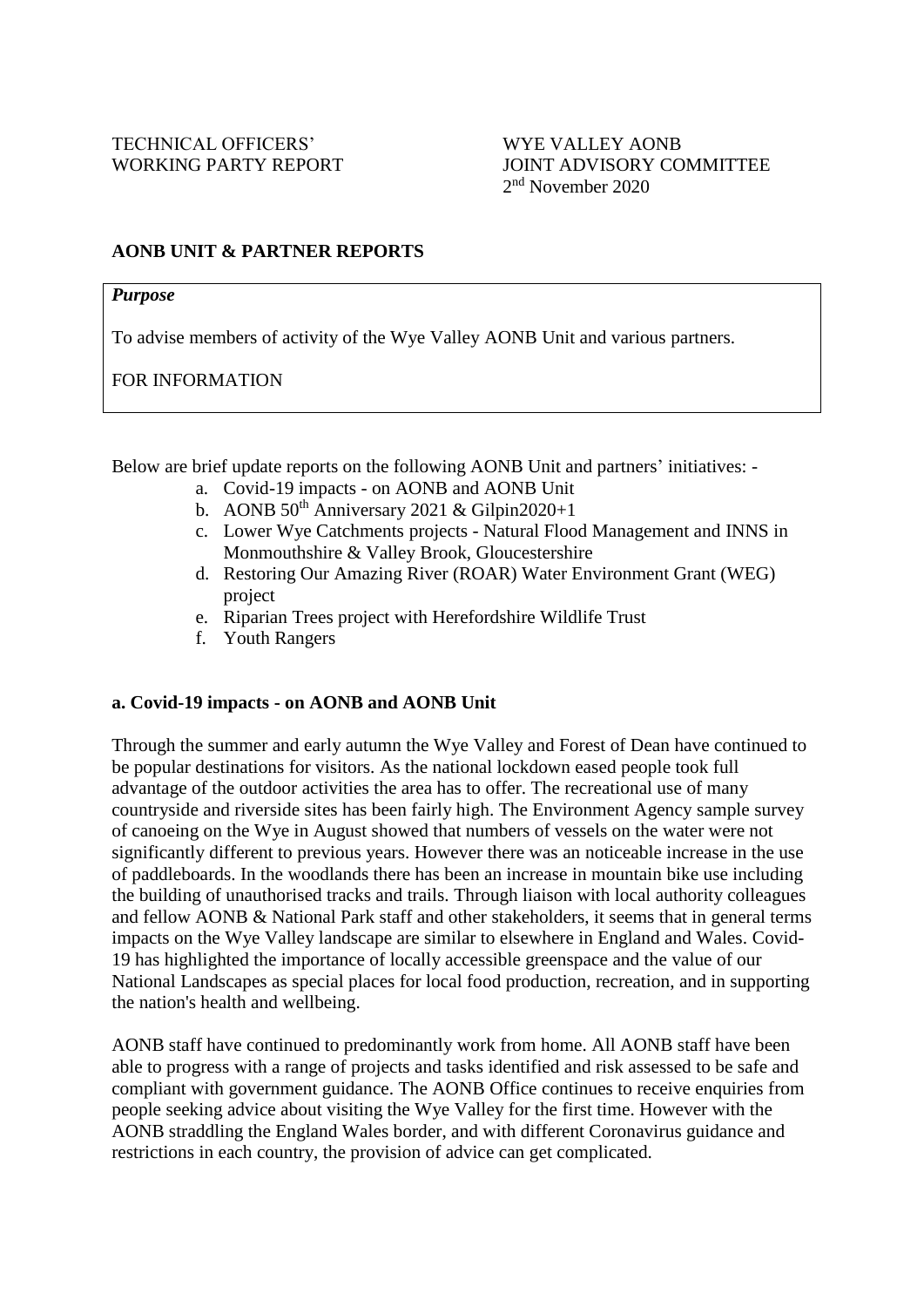### **b. AONB 50th Anniversary 2021 & Gilpin2020+1**

The development of a programme of activities and celebrations for the Wye Valley AONB's 50th Anniversary has been confounded by the on-going movement and escalation of the Coronavirus Pandemic in England and Wales. The appropriateness of activities is constantly being evaluated. However this makes it very difficult to plan a suitable and definitive programme. But there are a number of initiatives in the pipeline.

Similarly the postponement of the Gilpin2020 programme remains in abeyance. There is still local and national interest in the story of Rev William Gilpin's trip down the Wye 250 year ago. It is just not clear how to promote and celebrate this anniversary most effectively in the Wye Valley.

### **c. Lower Wye Catchments projects - Natural Flood Management and INNS in Monmouthshire & Valley Brook, Gloucestershire**

The Environment Agency have provided resources to roll out of the initiative in the Valley Brook catchment – the tributary flowing through Coleford and Newland to Redbrook. This follows the format developed last year in Angidy catchment. The Wye & Usk Foundation Catchment Advisor, Rebecca (Bex) Meredith, seconded to the AONB Unit, is leading on providing 6 farms in the Valley Brook catchment with tailored advice and bespoke Farm Plans. Each farm visit and subsequent Farm Plan identifies opportunities to improve soil and water management and Natural Flood Management (NFM) interventions. There is also some modest grant to match-fund appropriate capital work. Funding is currently on for this financial year, so there is a tight window to ensure landowners and land managers take part and install measures promptly.

Work continues, building on last year's project, to evaluate some small-scale remedial work on of selected sections of degraded green lanes / Unclassified County Roads (UCRs) around Tintern and Whitebrook. It is hoped some pilot work can be progressed this winter.

#### Invasive Non-Native Species (INNS)

This year, with funding secured from both Welsh Government and Environment Agency, INNS control work has been increased and scaled-up: for Japanese Knotweed; from 60 sites last year to 120, and for American Skunk Cabbage; from 1 site to 14 sites. This work covered 15 communities across 4 sub-catchments in the Lower Wye Valley, including the Valley Brook in Gloucestershire. The spaying treatment is carried out by the Wye & Usk Foundation, whose team have been working on the eradication of Japanese Knotweed and Giant Hogweed throughout the Wye Catchment for many years. INNS control work in the Lower Wye Catchments was preceded at the start of September by a social media campaign, letters through doors and email updates, which has been very well received. There has been close liaison with Monmouthshire County Council (MCC) and Natural Resources Wales (NRW), who both undertake some INNS control on their own landholding. NRW have currently granted consent for the AONB Unit to work with contractors and volunteers on INNS control in the public forest estate up until the end of September 2021.

Planned events around this project have been put on hold, namely a 'thank-you event' for Angidy farmers involved in the project last year. This would have been hugely beneficial in helping raise awareness of the project and inviting other local landowners from the wider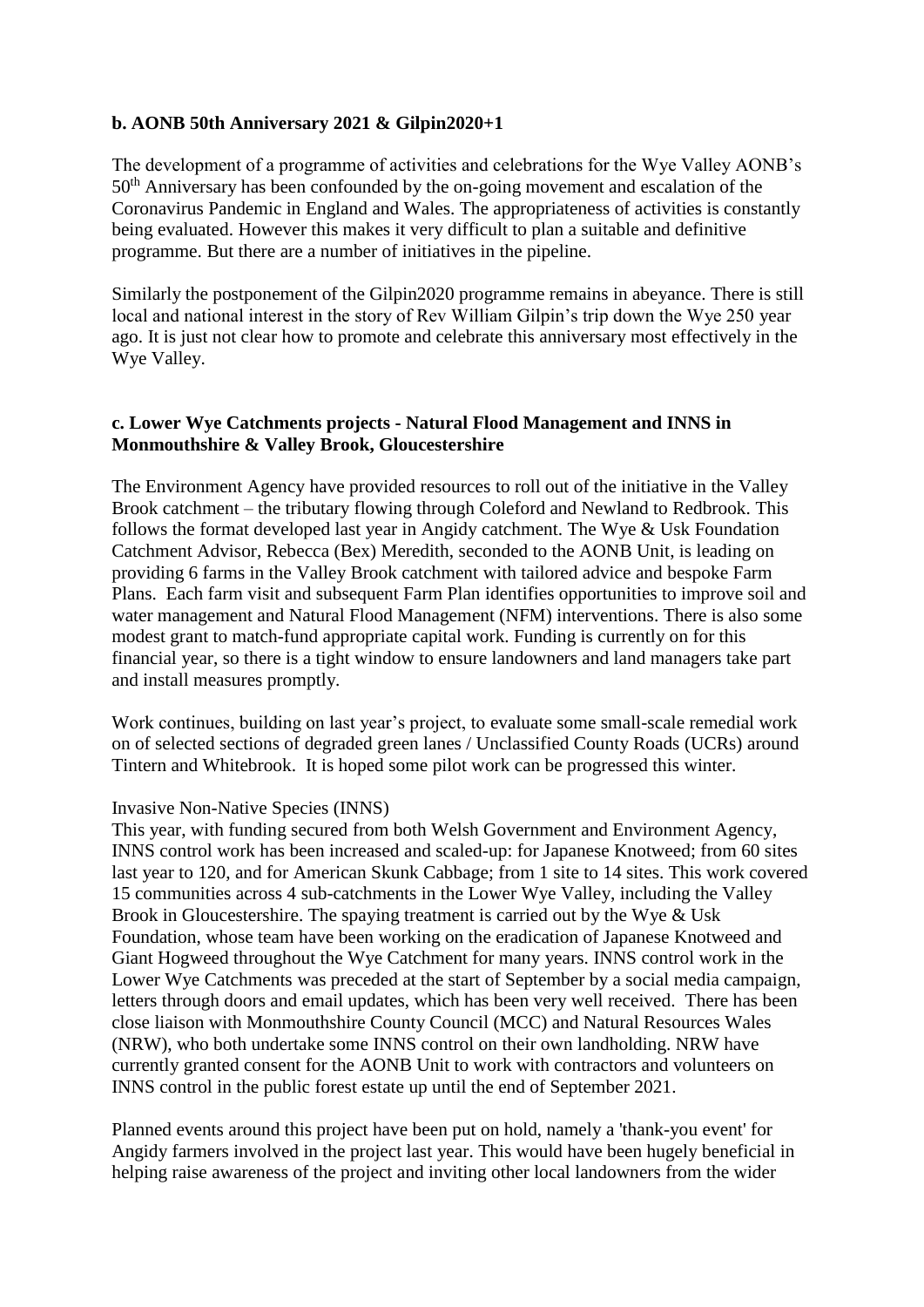area. Proposals are being investigated on how best to engage with the farming community under Covid-19 restrictions, to build relations and making new contacts, to promote the value and ease of installing small-scale NFM interventions and highlight appropriate funding sources.

Other Green Infrastructure (GI) work also continues where possible. The Wordsworth Walk route has been surveyed and quotes are being pursued for a range of access enhancements at the Cleddon Falls and other features along the route. Quotes are also being obtained for a topographic survey of the 600m riverbank section of the Wye Valley Walk at Wyesham, between the Monmouthshire Showground and Beaufort Bridge. This will enable ground modelling and visualisations to be produced that will then inform the path and bank revetment work required.

# **d. Restoring Our Amazing River (ROAR) Water Environment Grant (WEG) project**

The farm advice work, led by the Wye & Usk Foundation, working with Herefordshire Wildlife Trust and the Wye Valley AONB Unit and Herefordshire Rural Hub, has continued now the Catchment Advisors have returned from being furloughed. Ben Nott and Rebecca (Bex) Meredith cover the English part of the Wye Valley AONB and the adjacent Garren & Gamber catchment, and operate from the AONB Office in Monmouth while being integrated with the WUF Catchment Advisor team.

### **e. Riparian Trees project with Herefordshire Wildlife Trust**

The Wye Valley AONB Unit, in partnership with Herefordshire Wildlife Trust, was successful in securing some modest funding for this financial year to support some Riparian tree management and advice work. The funding totals £19,500 and is targeted at the Wye Valley AONB in Herefordshire and lower Lugg.

The objectives of the project are:

- Undertake landowner engagement in the Wye Valley AONB with the production of five farm reports and recommendations for Riparian Tree Management measures.
- Deliver selected Riparian Tree Management measures in the Wye Valley AONB and along the River Lugg Special Area of Conservation (SAC). This will include work identified during farm visits and on three key sites along the Lugg SAC.
- Deliver an information sharing event in the Lugg / Wye Valley AONB area where best practice and Riparian Tree Management measures can be shared and promoted more widely.

Farm advice will be undertaken by the existing Wye and Usk Foundation (WUF) Catchment Advisors. The funding is only short-lived but the farm engagement and sharing good practice may lead to the development of further work in the future. That work may be funded by the landowner or through any subsequent funding scheme.

Riparian tree management capital work on farm will be part funded by the landowner. The rate of intervention will vary depending on the work to be carried out. Works are likely to include pollarding and coppicing along selected stretches of river bank. Riparian habitat management work may also be included, with interventions such as pleaching, bankside fencing and planting to stabilise riverbanks. Cumulatively, a minimum of 1km of riverbank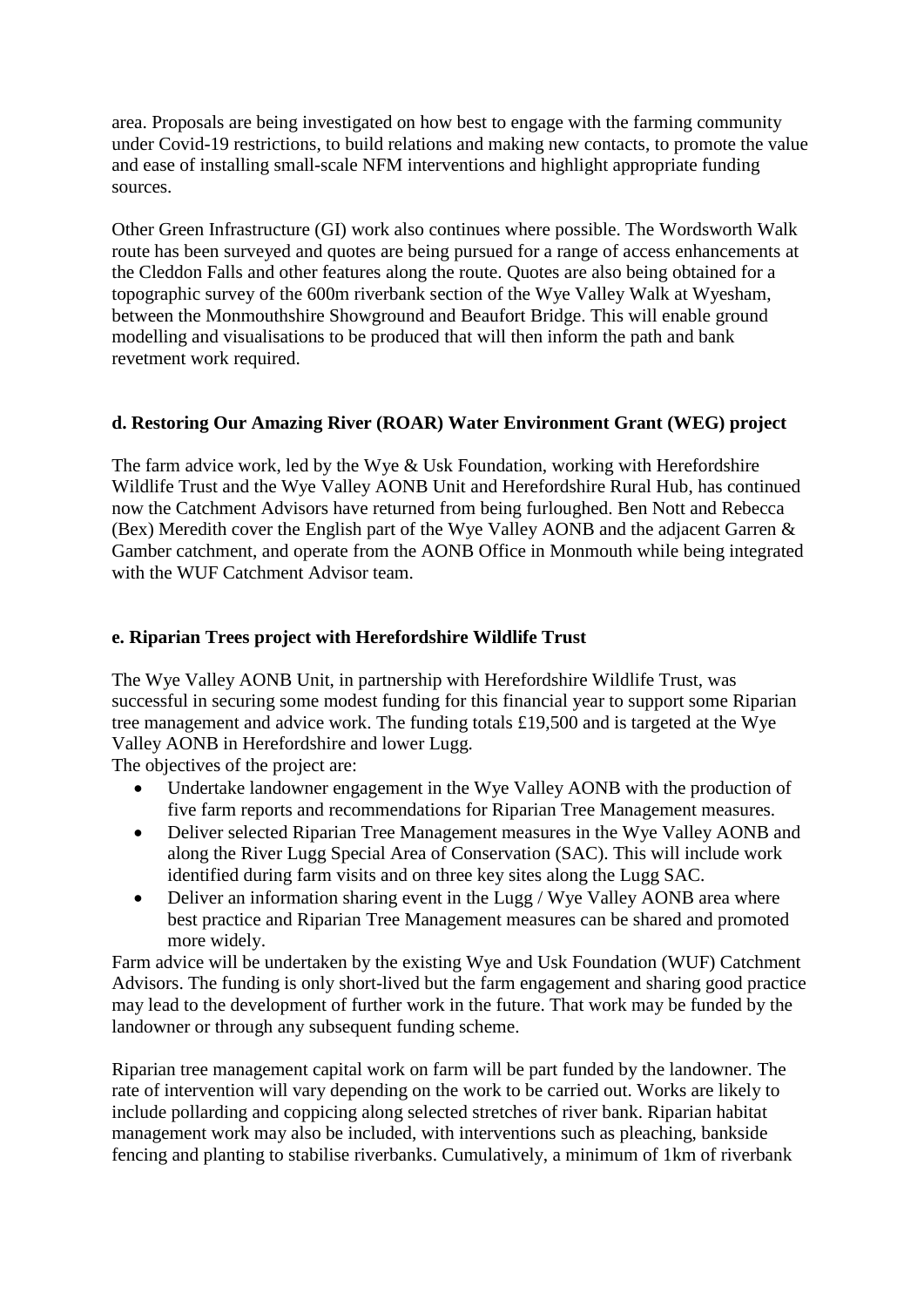will be enhanced. Nature Recovery considerations may include retaining deadwood where possible for bats, invertebrates and otter holts.

Work on Herefordshire Wildlife Trust Reserves along the Lugg (outside the AONB) will be delivered by a known and trusted contractor, and will be used to deliver the best practice demonstration event for riparian owners. This will highlight the best way to manage riparian trees, as well as thing to be aware of and look out for when considering management work. Any event will be delivered within Covid-19 restriction and guidelines at the time of delivery.

# **f. Youth Rangers**

The Youth Rangers programme was suspended in March 2020 due to lockdown. In June activity was re-started on line, after discussion with the Foresters' Forest Landscape Partnership that now predominantly fund the programme. The Youth Rangers were set a series of nature tasks and navigation challenges to encourage them to explore the local countryside with their families. To facilitate this each Youth Ranger was provided with a set of nature survey equipment (see picture).



They were invited to engage with each other on WhatsApp and share pictures, comments etc. Some challenges proved more popular than others, and some Youth Rangers involved their whole family in the tasks. A total of 9 Youth Ranger, out of 15, regularly participated in the activities.

Sarah Sawyer, AONB Community Links Officer and leader of the Youth Rangers programme made a video to kick start each new activity and to assist in the navigation challenge. This was time consuming but ultimately rewarding and inspired action.

Youth Ranger Summer challenge 2020

Week Commencing

July  $6^{\text{th}}$ : Build a survival shelter, film/ photograph and share on WhatsApp July 13th: Find and identify at least 6 wild flowers new to you. Share on WhatsApp